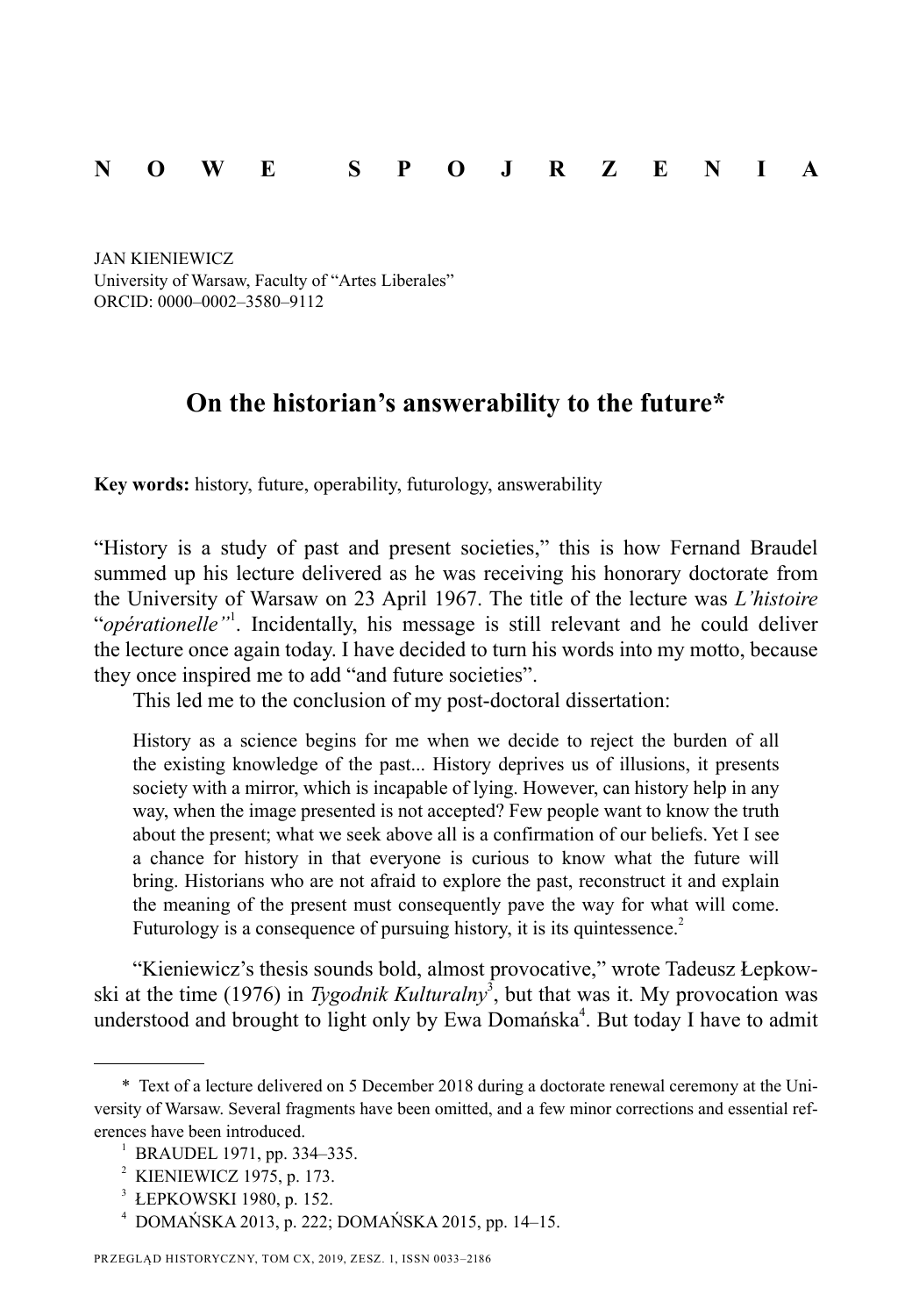that I had no idea about what would happen to my discipline over the following decade. And that the history I was thinking about at the time would be questioned before Fukuyama announced the end of history...<sup>5</sup>

Who do historians believe themselves to be, when they ask about their answerability? I am considering this question like the deputies gathered in the Salle du Jeu de Paume facing Abbé Sieyés' provocation<sup>6</sup>: what is history? Everything. What is it in the current political order? Nothing. What does it desire to be? Unlike in the situation in 1789, the answer is not "to become something". In the current state of the world history should demand attention for itself, it should demand that it be heard. Provided, of course, that we are able to implement Braudel's proposal and make it operational.

Given the multitude of understandings of history, I opt for the one defining it as a discipline studying the past. The sense of this study consists in, among others, establishing past events and transforming them into a narrative. It makes historical time present. However, I cannot deny that there is also History with the capital H.

Historians have always liked to see themselves as priests of this History or at least as custodians of the past. They discovered, kept, told and interpreted the past. Yet this is not necessarily the essence of their vocation, given that the doctoral pledge features such meaningful words: "non sordidi lucri causa / nec ad vanam captandam gloriam, / sed quo magis veritas propagetur / et lux eius, / qua salus humani generis continetur, / clarius effulgeat". We are to expand the scope of truth shedding light on humankind. The great and the good go down in history thanks to us, (not always) acknowledging their answerability to history as once equal to God. We do not go down in history, but sometimes regard ourselves as equally important, especially since it was established that God did not exist. Stung by the disrespect shown to us, we lock ourselves in trenches or towers. Cyprian Norwid was well aware of the problem. I have quoted his poem several times:

A lot, when one measured an old cemetery, Or a genealogical oak — A lot, when one took an inventory, looked deep into eras And made the description manifest...

But if in an old man, a husband, a woman The fear of their grandfather returned, The fear as he looked at the first comet, When he stood for the first time over the globe: ..... here is — a writer of history!'

6 SIEYÉS 2002, p. 5: "Nous avons trois questions à nous faire. 1º Qu'est-ce que le Tiers-État? Tout. 2º Qu'a-t-il été jusqu'à présent dans l'ordre politique? Rien. 3º Que demande-t-il? À y devenir quelque chose."

<sup>5</sup> STOBIECKI 2005, p. 13.

<sup>7</sup> C.K. Norwid, *Historyk*. I quoted the poem in 1999, in: *Historyk wobec losu człowieka* and in 2015, in: *Odpowiedź na wyzwania przyszłości*.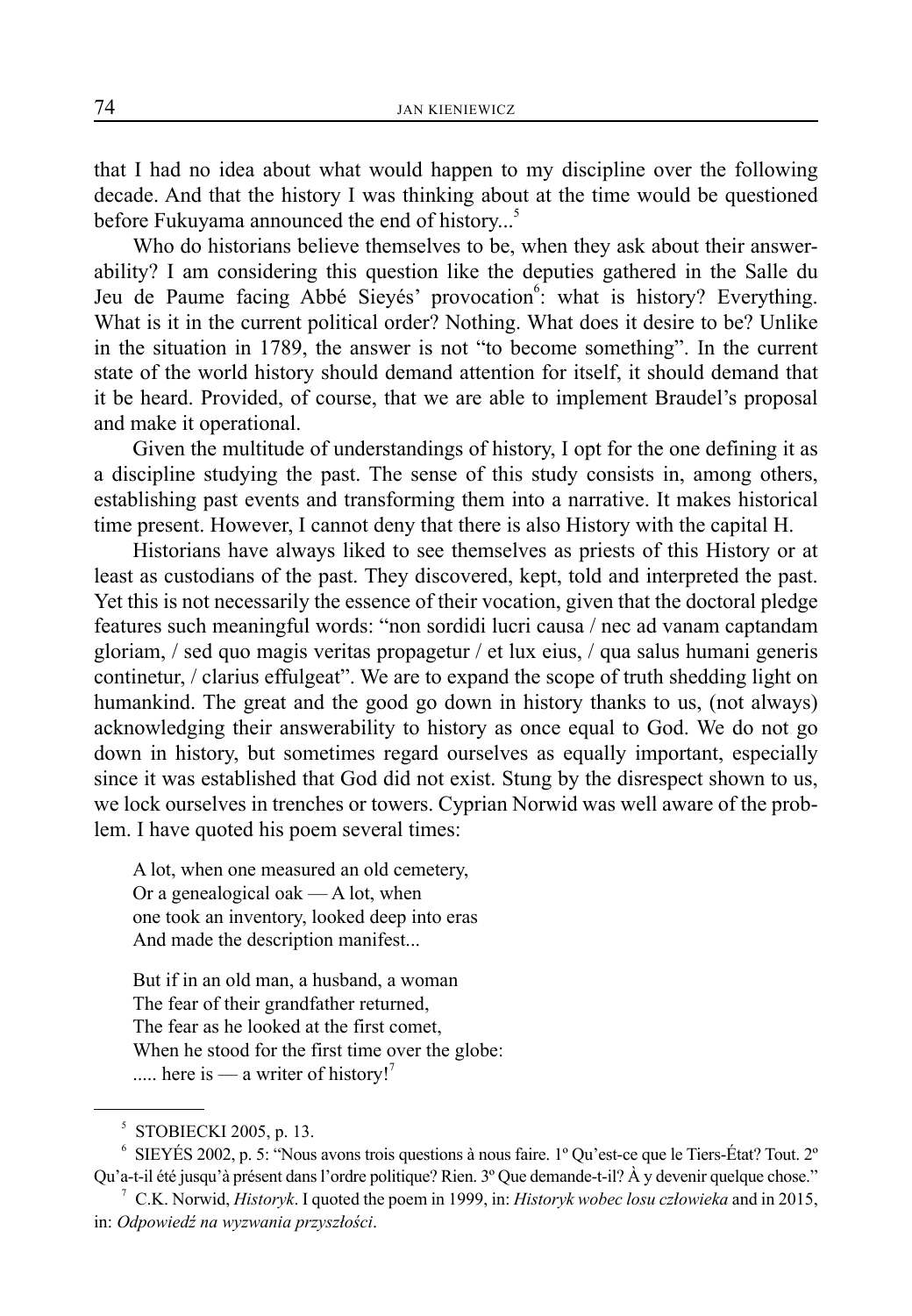But at some point I realised that I, too, was motivated by not so noble a desire to be regarded as a Writer of History...<sup>8</sup>

It seems to me that I touched upon an important issue at the time, but I needed many years (and several books) to turn this intuition into a project. The project is a minimalist one and the role of historians in it is that of suppliers. On the one hand they should provide us with the highest quality information about past events and processes. Knowing full well that reconstructing past events is unrealistic, they do, however, have a chance to draw conclusions from traces that have been left behind. We should not neglect what geologists, palaeontologists or forensic scientists have at their disposal. On the other hand historians' duty is to supply models for projecting the future<sup>9</sup>. Obviously, I leave out the role most frequently attributed to historians, namely that of those who describe, who "make the description manifest", that is, our favourite job of creating stories.

The writer of history is for me a figure of a responsible historian who wants to move minds and highlight the message. I grappled with this for years, with varying success, until I finally concluded that any attempt to define what history meant for me required me to tackle the question of my own answerability. Answerability for the truth. I came to the conclusion that in this regard I was answerable to the future. To what is not there yet when I am working<sup>10</sup>.

The matter is by no means obvious. The only certainty is the fact that historians will be brought to justice by the future. Not because the passage of time will revise their findings, opinions and concepts. This is how my father saw this, writing in 1980, "I am under no illusion that my numerous scholarly writings will soon be forgotten. What will survive — if the world manages to avert a catastrophe — will be editions of sources"11. Henryk Wereszycki agreed with him on a similar occasion, saying that "this publication has earned you a unique place in the history of historiography, for even the finest books get old... On the other hand, this collection of sources, which is undoubtedly your personal achievement, will last: *aere perennius...* No one has achieved this in our generation of historians"<sup>12</sup>. Therefore, it is quite understandable that I would like the future to look favourably upon me...

Perhaps it is an illusion to expect this justice. Who cares about historiography today? This is not about justice in the sense of "the deeds being written down...". I am accompanied by a sense of duty and, at the same time, the prospect of having to account for one's actions. This future is very unpleasantly concrete. Thus, let me

<sup>8</sup> This is a position I assigned to Tadeusz Łepkowski, *Historia: sposób bycia*, "Literatura", 37, 10 September 1980; KIENIEWICZ 2015a, p. 99. 9

<sup>&</sup>lt;sup>9</sup> However, this is not because "history obeys laws that allow us to make predictions and channel its course". ATTALI 2008, p. 9.

<sup>&</sup>lt;sup>10</sup> KIENIEWICZ 2015a.

<sup>&</sup>lt;sup>11</sup> KIENIEWICZ 1980, p. 265.

<sup>&</sup>lt;sup>12</sup> H. Wereszycki to Stefan Kieniewicz [12 November 1987] in: *Korespondencja* 2013, p. 743.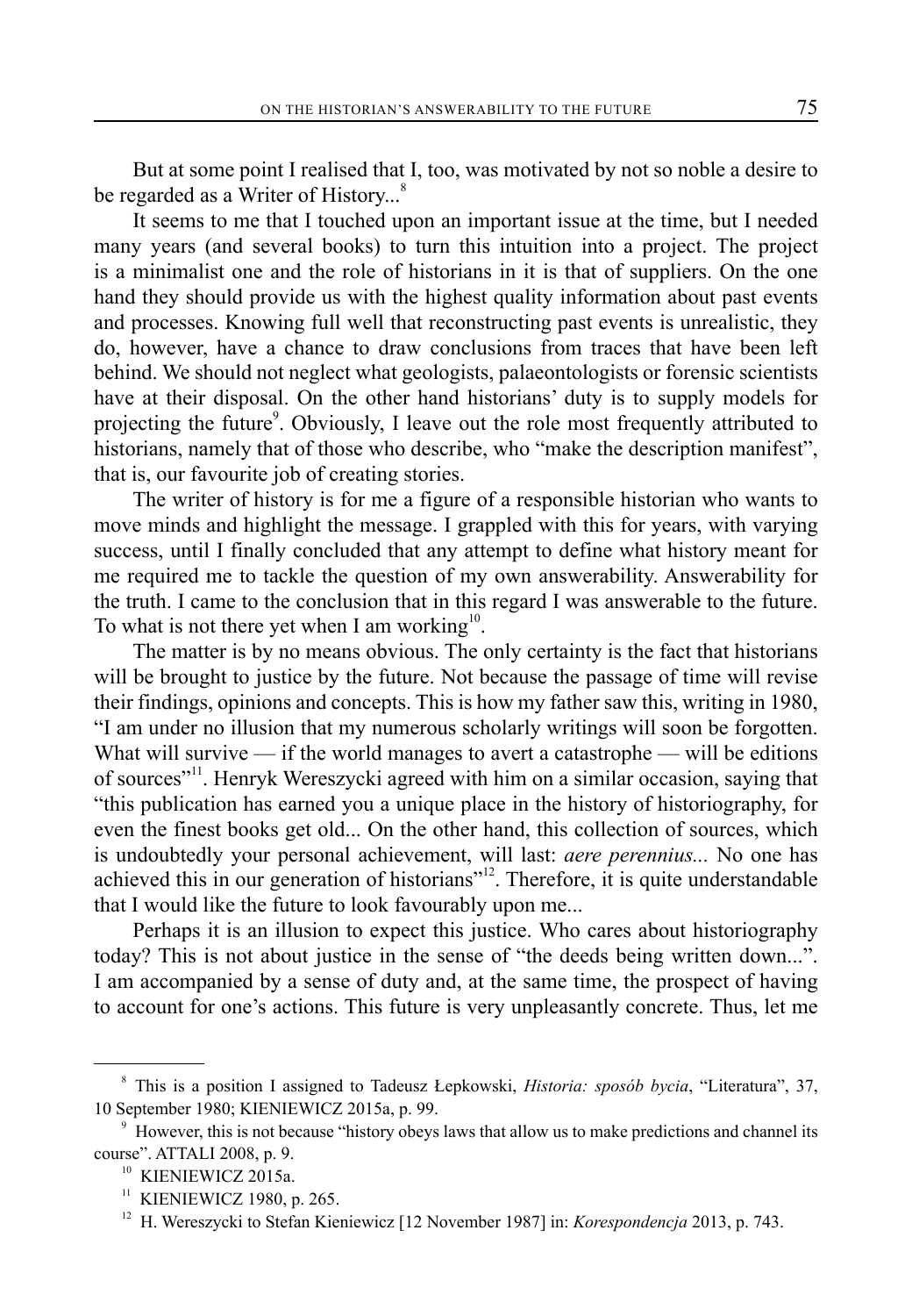begin with the duty which the historians take on voluntarily and for which they are accountable to neither the institutions nor the authorities. One of the elements of this duty is interdisciplinarity<sup>13</sup>.

My generation was taught that historians boldly entered other scholarly disciplines, convinced that everything was a source. However, we were not willing to reflect on our own vocation — perhaps with the exception of Marcin Kula<sup>14</sup>. But we did read about it and here I should recall the lessons of Jacques Le  $Goff<sup>15</sup>$ . Thus the first thing seems to be mastering the method and posing the research questions in such a way so as to be able to speak seriously of looking for the truth.

Let me quote a *post factum* reflection of a fellow historian coming to terms with his own past. Ryszard Stemplowski writes,

Historians fulfil their function especially when, in suggesting a problem worth exploring, they ask questions of major social significance, formulate a hypothesis or thesis and use an appropriate set of analytical categories, seek to take into account all available sources — including those that contradict their hypothesis/ thesis — do not shy away from questions about what does not harmonise with it, present arguments for it and include arguments to the contrary, know how to analyse sources (source criticism), are aware of the trap of presentism, do not exaggerate moral dilemmas but neither do they refrain from adopting a clear final position. This is what is commonly described as an objective approach. It does not have to produce some grand thesis. The general knowledge, source material and analytical skills are sometimes sufficient only for formulating a hypothesis."<sup>16</sup>

All this is true, but how does it relate to answerability? To whom?

When trying to define myself in academia, I formulated the concept of eco-historian<sup>17</sup>. In this way I wanted to show the equal significance of economics and ecology in my formation. But combining competences is not a solution. For where does the problem lie? Is it in the feeling of having lost the sense of uniqueness of our discipline? After all, history is my profession, learned and practised. When on 1 October 1955 I arrived at the University, I knew that in this temple of scholarship the Institute of History was a unique place. When I received my master's and doctor's diplomas, I become even more convinced that I was among the chosen few. My friends from exact, biological or medical sciences did not deprive me of this certainty. I learned a lot from them, but I did not cease to doubt that *historia est magistra omnis scientiae*. I was not a faithful pupil; from the very beginning I was seduced by other paths,

<sup>&</sup>lt;sup>13</sup> KIENIEWICZ 2014a.

<sup>&</sup>lt;sup>14</sup> KULA 2008.

<sup>&</sup>lt;sup>15</sup> Primarily *History and Memory*, Polish edition 2007, a collection of writings from the 1970s. I owe a similar debt to Krzysztof Pomian, beginning with his *Przeszłość jako przedmiot wiary* (1967) and ending with *Historia. Nauka wobec pamięci* (2006).

<sup>&</sup>lt;sup>16</sup> STEMPLOWSKI 2018, pp. 15–16.

<sup>&</sup>lt;sup>17</sup> KIENIEWICZ 2014b.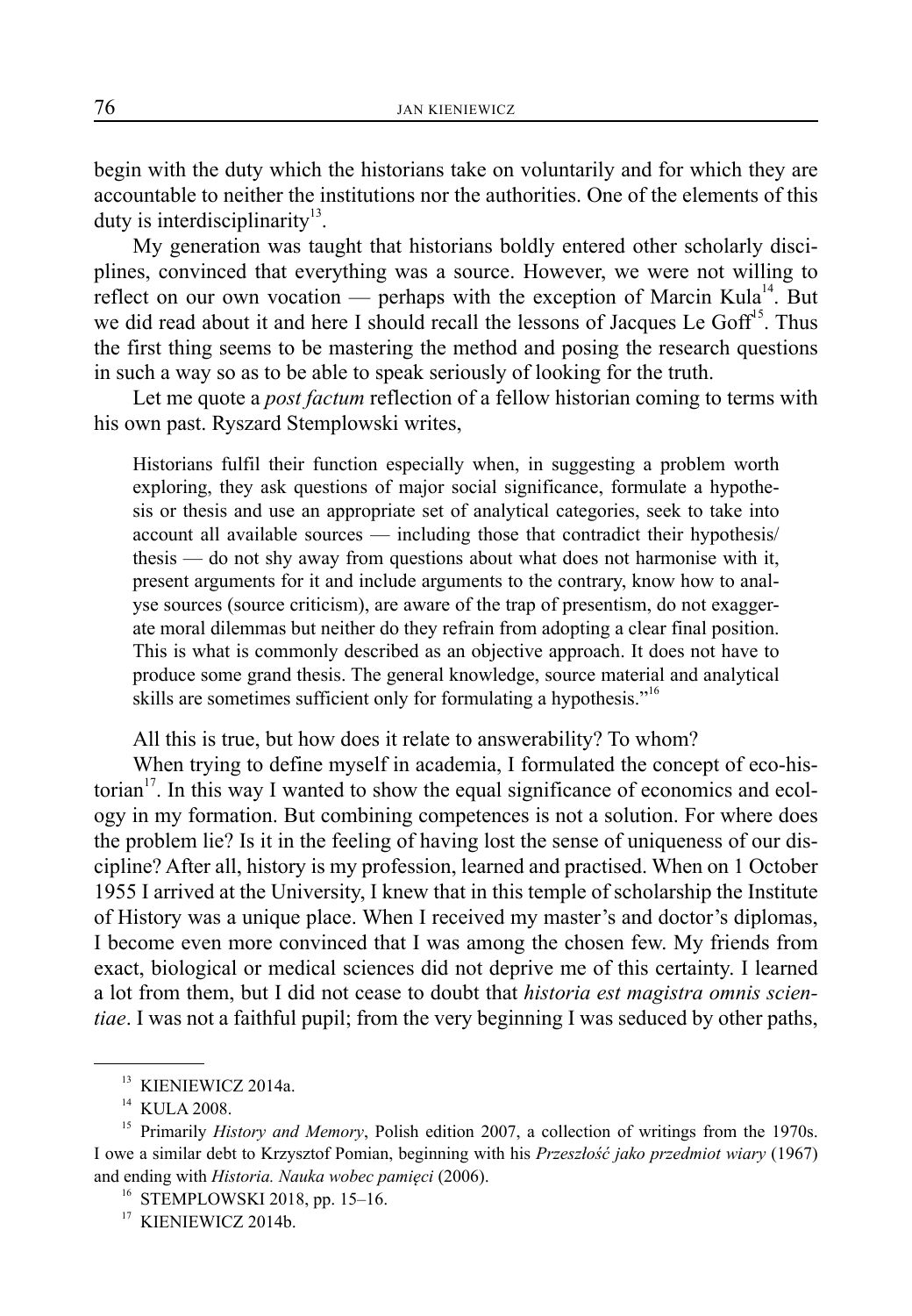above all by the exotic world, referred to at the time also as the Third World. No, I certainly did not lose my pride and self-assurance. Rather, it was the sum of my life experiences that made me look with sadness at the mistreatment of my muse over the following thirty years. With time I got to know these new strands, tendencies and orientations, deconstructions and turns. I was not seduced by them, perhaps because when I was writing my *Kerala*, I set myself completely new goals. But when 30 years after receiving my doctorate I came to what is today the "Artes Liberales" faculty, the world of my University looked completely different.

But let us not waste time on reminiscences. I do not mean here that historians should be ready to adopt the attitude of public intellectuals. I was instilled with a belief in the service historians take on in society not because of a sense of civic duty, but because of the specificity of their profession.

Let me now quote one of our Fathers, Joachim Lelewel. Ending his postscript to *Historyczna paralela Hiszpanii z Polską* around 1836, he concluded:

Please, forgive me for having turned my gaze to the future. When one is at the end of the past, one enters the future, which happens instantly. The present does not exist for us; it is only a junction between the past and the future, a non-existent, non-perceivable, non-definable moment that constantly eludes the human thought.<sup>18</sup>

Who can call themselves today a creator of the future?

Projecting the future was consolidated among humanists as a creative task after the First World War together with the belief in the key role of national communities. This optimism stemmed from the conviction that there existed laws of development that could be uncovered by science. It turned out, however, that laws of history were no match for will and that projects created in line with this will and objective laws did not work. Or, rather, they worked as a nightmare. It could be said that although communities, especially national communities, do emerge and endure, their future remains unpredictable, even unfeasible. Communities are increasingly replaced by masses. Moreover, they display a consumer taste in matters of identity. Realising that the past, which I was to explore *wie es eigentlich gewesen sein*, which I was to understand, applying the laws of social development, was only and as much as another narrative, a series of ideas put together in accordance with the changing needs of consumers, I understood that this excluded me from creating projects of the future.

I have to introduce an important qualification here. This "joint project for the future", as Ortega y Gasset put it, should not be identified with plans of the future, beloved by leaders and bandied about by intellectuals. They have always set goals for us, seeking to ensure eternity for themselves. What is worse, this desire for glory has infected politicians, who as a rule think about how they will be portrayed in history textbooks. A project of the future uniting people into a community of effort and responsibility is always anonymous, only sometimes assuming the allegorical

<sup>&</sup>lt;sup>18</sup> LELEWEL 2006, p. 68.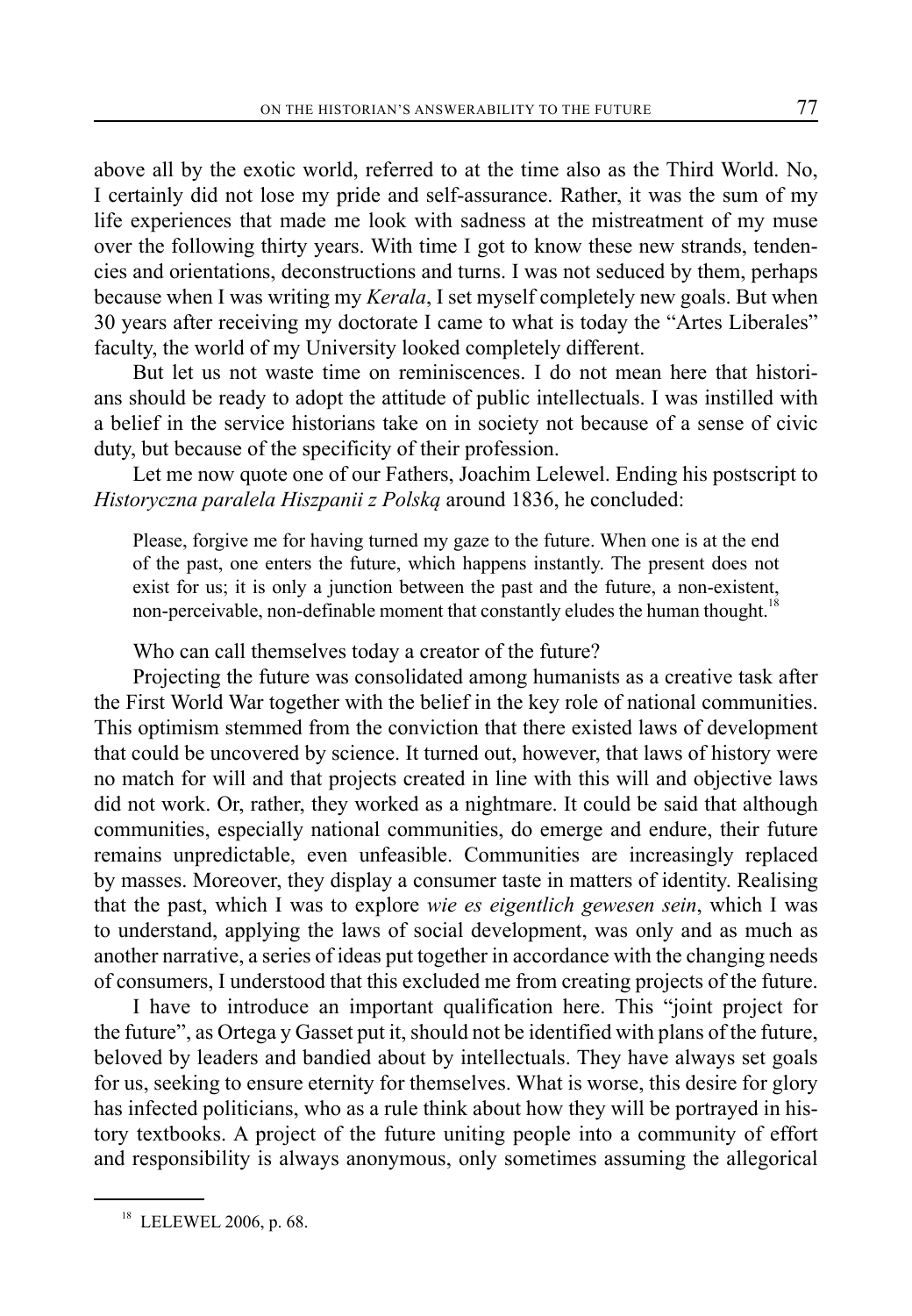form of Liberty Leading the People onto the Barricades. Perhaps nations only occasionally have such a sense of being united in a collective belief. We are afraid of such moments, we long for them, but we can say little about the formation of such an outburst. Moreover, we should be under no illusion: "no party has a positive image of the future," as the Tofflers reminded us a quarter of a century ago, referring to the United States<sup>19</sup>. Today this can be repeated with regard to the whole world. We are swamped with scenarios for the next fifty or even one hundred years; the stories of the future are becoming increasingly fantastic and scary. Like any utopia, be it *retro* or *progre*<sup>20</sup>. If we agree that 1968 was the beginning of the era of "planetary concern", we have lived through a half a century that has not changed the face of this earth in the sense in which the phrase was used in Plac Zwycięstwa (Victory Square) in Warsaw in 1979. In any other sense we are living in a completely different world and, in addition, we realise that what was a concern half a century ago is an obvious threat today. And the changes which have happened in that period have not been diagnosed in a way that would make it possible to demonstrate how they happened.

What a challenge to a Writer of History! A painful challenge, as, pronouncing my idea so boldly, I did not predict anything. This idea of mine was not made concrete (fortunately!), but it did prove very useful in analyses of a rather distant past with regard to changes taking place under the impact of expansion and environment. I believe that I acted in line with Braudel's suggestion, but in a completely individual manner.

So what would it mean, today or tomorrow, that historians should devote themselves to futurology? It is not about predicting the future. What I meant at that time was that a reconstruction of the functioning of society in the past made it possible to understand the prospects for its further development. "L'histoire n'est pas seulement un récit, même de grands événement, elle est une explication," is another reference to Braudel<sup>21</sup>. I went on to develop an entire concept the sense of which came down to the key significance of the change process. How does change happen? And, above all, what responsibility can historians bear for the course of change?

Historians pay a lot of attention to change. In fact, approaching all phenomena from the perspective of time, they record changes, interpret them and try to understand how they happened. This means that when reconstructing an event, they want to highlight the change and explain its course. It seems to me, however, that in understanding the process they rely strongly on psychologists and sociologists, perhaps even on economists. That is why answers to questions about change are suggested today by Inglehart, Castells, Rifkin, Giddens, Wallerstein or Bauman. Models of social change presented to us are marked primarily by the following of the effects

<sup>&</sup>lt;sup>19</sup> TOFFLER, TOFFLER 1996, p. 92. The authors quote Lee Atwater's statement from 1989.

 $20$  BAUMAN 2018.

<sup>21</sup> *Les* écrits 1997, p. 37. Cf. VÉZIER 2012.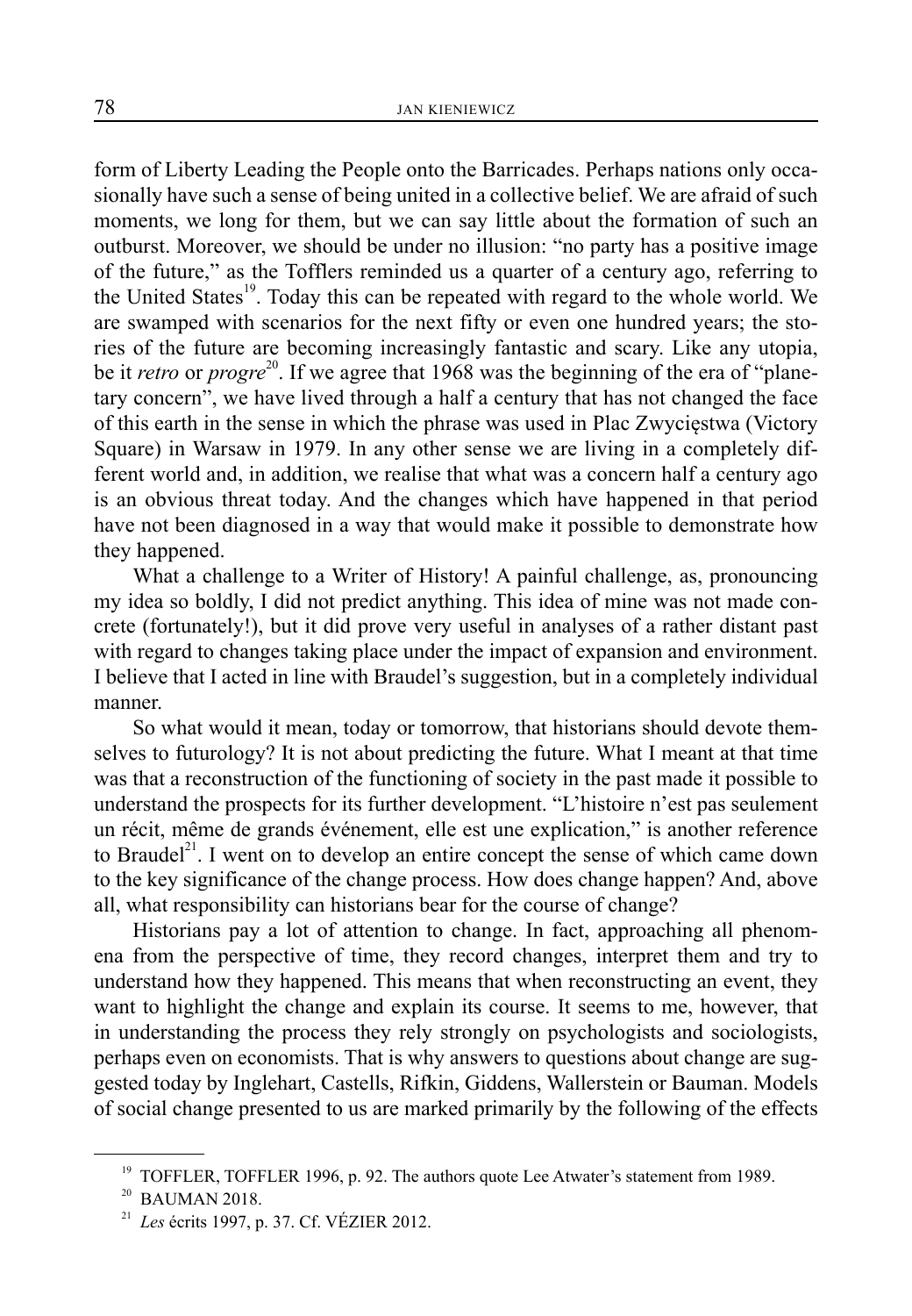of the rapid collapse of the hitherto dominant principles of social order and institutional structures. The variety of factors contributing to the collapse and the already ongoing process are supposed to thoroughly change the situation of the individual and the individual's relations with the social world.

This is how I view the problem. The biography of humankind is a series of changes in human beings' cultural code<sup>22</sup>. They unfold in constant homeostasis<sup>23</sup> and steady relationship between human beings and the environment<sup>24</sup>. This is how culture is formed, and societies and civilisations emerge. Historians study elements of the past and take part in the creation of identity stories. They recognise cultural heritage and know how narratives emerge. I think that this entitles them to pronounce judgements on the possibility of influencing behavioural patterns, which are the basis of any transformation. This is particularly relevant, when, in defending homeostasis, the social system opts for a search for a new identity<sup>25</sup>. Historians can spot the moment of a turn from the defence of the old to the building of a new identity, because they have seen traces of such events in the past. They should also be able to point to elements of heritage that can be used in the identity turn<sup>26</sup>. This is precisely what I mean by a project for the future. Today the problem is extremely difficult, because crisis affects national and supranational communities, and globalisation clearly makes it less likely for people to create some kind of planetary community.

And here is an attempt at a conclusion. The feedback between the present and the past leads to the emergence in culture of a code that ensures culture's continued existence. At the same time it can potentially create a New Transformation, that is a model/project of the continued existence of the system in the future, of its new identity. Thus emerges History, evidence of evolution. By exploring, reconstructing, interpreting and telling history, we provide cultural evolution with important material to create new models of conduct. This means that history contains a resource making a Metamorphosis — independent change of the identity of the system possible. Historians' answerability stems from their ethos as scholars; it is a consequence of the possibility of supporting society in its existence and the opening up of a chance for a Metamorphosis.

If we do not establish how change happens, we will not respond to the challenge.

The challenge is the awareness of the need to find solutions to global threats and, at the same time, the need to define one's place in the world of global consumption as well as lasting coordinates in the all-encompassing network. Having lost in our striving for a utopia of progress, we turn out to be unnecessary in attempted retro

<sup>&</sup>lt;sup>22</sup> MARINA, RAMBAUD 2018.

<sup>23</sup> DAMASIO 2018, pp. 192–193.

 $24$  SCRUTON 2017.

<sup>&</sup>lt;sup>25</sup> For me, identity is the ability of a system to exist, KIENIEWICZ 2003, pp. 43-45; cf. APPIAH 2018, p. 102.

 $26$  I write more extensively about this in KIENIEWICZ 2019.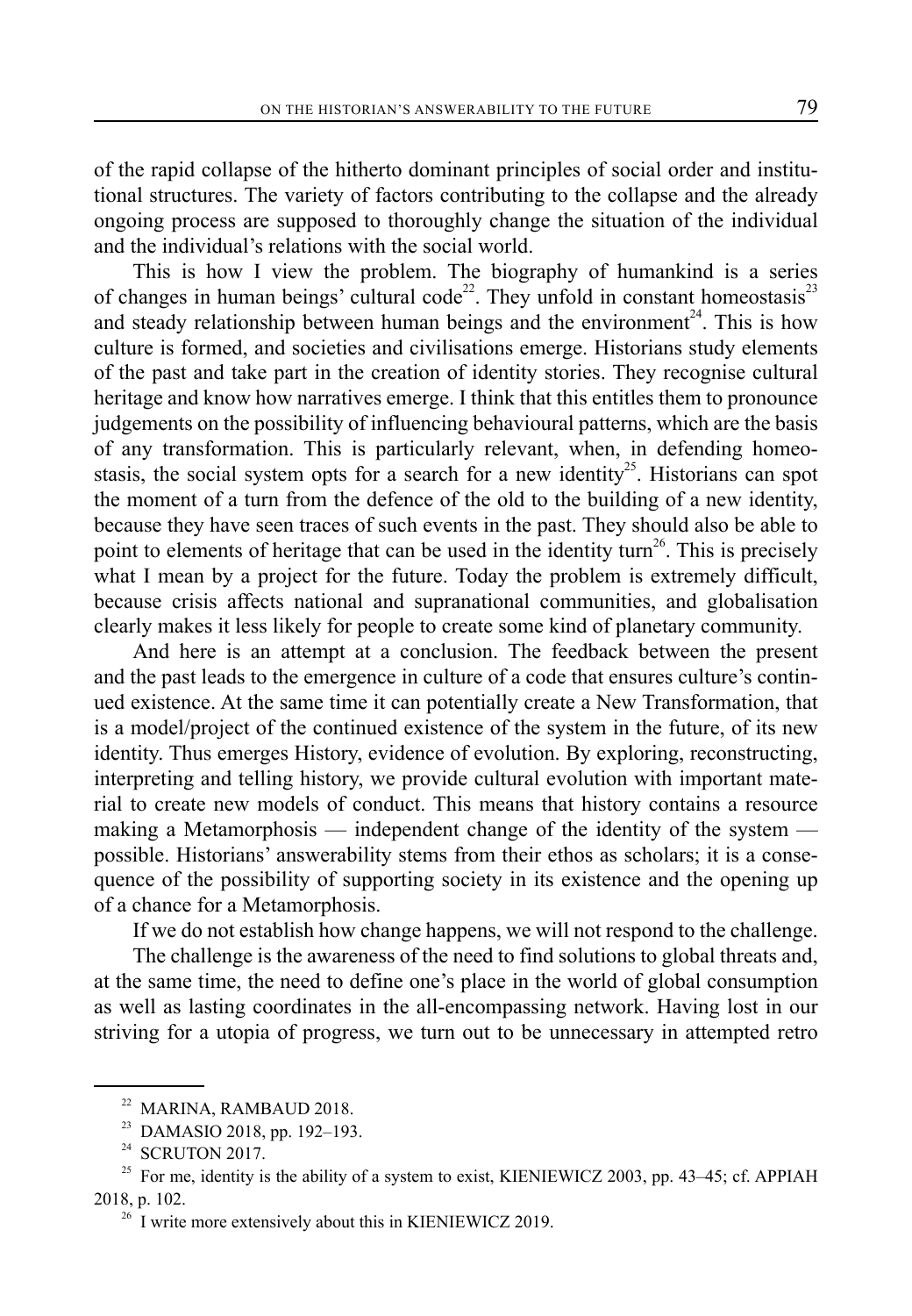utopias. Tribes do not need history; they live on myths. The global village has turned out to be a supermarket, in which history does not end up in the basket.

Given the challenges of our time: nuclear, ecological and technological, historians' answerability consists in providing material for projecting change, in taking part in its transformation into repeatable scenarios, in daring to suggest ways of implementing them. We are to take part in processes ranging from guaranteeing data privacy to empowering communities again. This may mean standing up to algorithms; in any case we should certainly join the fight for recognising the right to the existence of the human body<sup>27</sup>. Perhaps this will not be enough.

There has been no answer to the question of what history — this profession of ours without capitalisation — demands. Henryk Samsonowicz likes to repeat after St. Augustine that "Memoria est vis magna"<sup>28</sup>. I will say that "Historia est vis magna" and as such it should demand to be recognised as a force. First, however, we must believe in it.

Perhaps only in restoring the tremor of fear to people do we touch upon the essence. A description of changes, their interpretation and assessment send no chills down anybody's spine. Emotions appear when we participate, not necessarily when we understand. Operational eco-history provides for the participation of historians. Participation gives rise to answerability. In any case, it is obvious to me that it stems from the fidelity to the pledge once made.

## SOURCES, STUDIES, MONOGRAPHS AND OTHER MATERIALS USED IN THE TEXT

- APPIAH 2018 = Kwame Anthony Appiah, *The Lies that Bind: Rethinking Identity, Creed, Country, Color, Class, Culture*, Liveright Publishing Co., New York 2018
- ATTALI 2008 = Jacques Attali, *Krótka historia przyszłości*, Warszawa 2008
- BAUMAN 2018 = Zygmunt Bauman, *Retrotopia. Jak rządzi nami przeszłość*, Warszawa 2018
- BRAUDEL 1971 = Fernand Braudel, *Historia i badanie teraźniejszości*, in: Fernand Braudel, *Historia i trwanie*, Warszawa 1971, pp. 334–348
- *Les* écrits 1997 = *Les* écrits *de Fernand Braudel. II Les ambitions de l'histoire*, Éditions de Fallois, Paris 1997
- DAMASIO 2018 = Antonio Damasio, *Dziwny porządek rzeczy. Życie, uczucia i tworzenie kultury*, Poznań 2018
- *Odszukiwanie* 2011 = *Odszukiwanie w pamięci, odnajdywanie w historii*, ed. Katarzyna Tomaszuk, Warszawa 2012 (Debaty IBI AL, III)
- DOMAŃSKA 2013 = Ewa Domańska, *Wiedza o przeszłości perspektywy na przyszłość*, "Kwartalnik Historyczny", CXX, 2013, 2, pp. 221-274

<sup>27</sup> HARARI 2018, pp. 111, 127.

<sup>&</sup>lt;sup>28</sup> Contribution to the debate of 5 March 2010, "Po co nam historia i gdzie ją znajdujemy", in: *Odszukiwanie* 2011, p. 20.